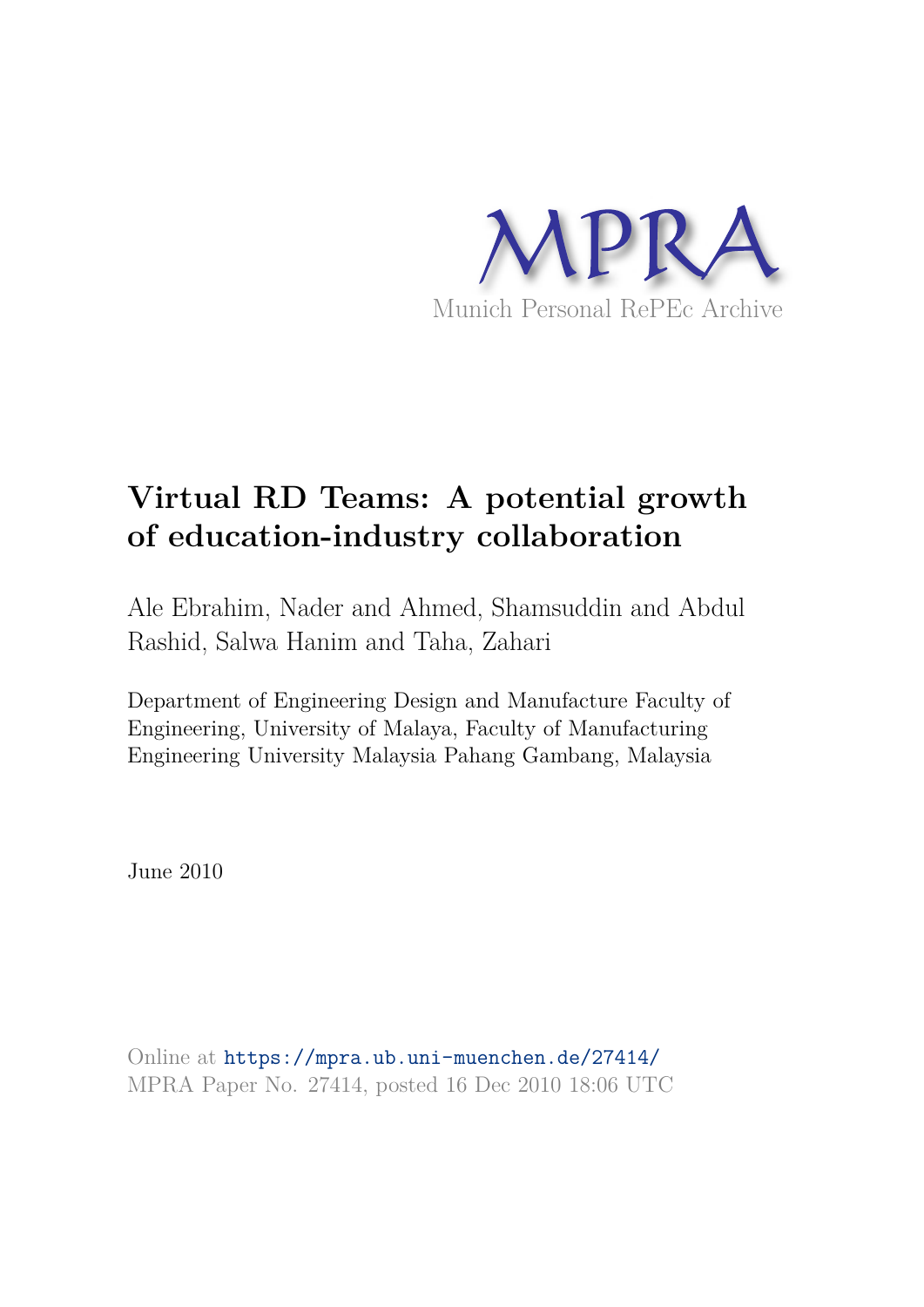# Virtual R&D Teams: A potential growth of education-industry collaboration

Nader Ale Ebrahim<sup>1</sup>, Shamsuddin Ahmed and Salwa Hanim Abdul Rashid

Department of Engineering Design and Manufacture Faculty of Engineering, University of Malaya Kuala Lumpur, Malaysia 1 aleebrahim@perdana.um.edu.my

*Abstract***—In this paper, we present our more than two years research experiences on virtual R&D teams in small and medium-sized enterprises (SMEs) and draws conclusions, giving special attention to the structure of virtual teams required to support education-industry collaboration. We report the relevant results of an online survey study. The online questionnaire was emailed by using a simple random sampling method to 947 manufacturing SMEs. The findings of this study show that SMEs in Malaysia and Iran are willing to use virtual teams for collaboration and the platform for industry-education collaboration is ready and distance between team members or differences in time zones, are not barriers to industry-education collaborations.**

#### *Keywords*—**Collaboration, virtual teams, SMEs, Education**

### I. INTRODUCTION

With the advent of the global economy and high-speed Internet, online collaboration is fast becoming the norm in education and industry [1]. Information technology (IT) creates many new inter-relationships among businesses, expands the scope of industries in which a company must compete to achieve the competitive advantage. Information systems and technology allow companies to coordinate their activities in distant geographic locations [2]. IT is providing the infrastructure necessary to support the development of new collaboration forms among industry and education. Virtual research and development (R&D) teams represent one such relational form, one that could revolutionize the workplace and provide could revolutionize the workplace and provide organizations with unprecedented levels of flexibility and responsiveness [3-4]. Virtual teams give many advantages to organizations, including increased knowledge sharing [5] and improve organizational performance [6]. Virtual teams have altered the expectations and boundaries of knowledge worker's interactions. Many R&D interactions. Many R&D organizations and teams currently use a specialized knowledge portal for research collaboration and knowledge management [7]. Hence, the move towards a virtual world is becoming ever more relevant to industry and education as organizations outsource activities across national geographic boundaries [8].

The purpose of this study is to extend the research finding of virtual R&D teams in small and medium-sized enterprises to industry-education collaboration. The further outline of this paper is as first, discuss the different aspects of virtual teams and its relationships with SMEs, and then briefly explore the research methodology.

Zahari Taha Faculty of Manufacturing Engineering University Malaysia Pahang Gambang, Malaysia

Following, elaborate on the empirical findings and finally, analysis the data and conclude the paper.

## II. ASPECTS OF VIRTUAL TEAMS

### *A. Definition of Virtual Team*

Gassmann and Zedtwitz [9] defined "virtual team as a group of people and sub-teams, which interact through interdependent tasks guided by common purpose and work across links strengthened by information, communication, and transport technologies". Different authors have identified diverse definition [10]. Reference [11] developed one of the most comprehensive and widely accepted definitions of virtual teams: "virtual team is the small temporary groups of geographically. small temporary groups of geographically, organizationally and/or time dispersed knowledge workers who coordinate their work, predominantly with electronic information and communication technologies in order to accomplish one or more organization tasks".

#### *B. Benefits and pitfalls of virtual teams*

The availability of a flexible and configurable base infrastructure is one of the main advantages of agile virtual teams [11]. Virtual team may allow people to collaborate with more productivity at a distance [12]. Virtual teams reduce time-to-market [13]. Lead time or time to market has been generally admitted to being one of the most important keys for success in manufacturing companies [14]. A potential advantage of virtual teams is their ability to digitally or electronically unite experts in highly specialized fields working at great distances from each other [15]. Virtual teams are enlightening and managing creativity [16] and useful for projects that require cross-functional or cross boundary skilled inputs [17].

As a drawback, virtual teams are particularly weak at mistrust, communication and power struggles [15]. Cultural and functional diversity in virtual teams leads to differences in the members thought processes [18]. Virtual teams will not totally replace conventional teams. Although virtual teams are and will continue to be an important and necessary type of work arrangement, they are not appropriate for all circumstances [19]. Hence, the complexity of management and coordination to choose the best collaboration tools will increases.

## III. SMES AND VIRTUAL TEAMS

SMEs need to focus on core competences for efficiency matters; they need to cooperate with external partners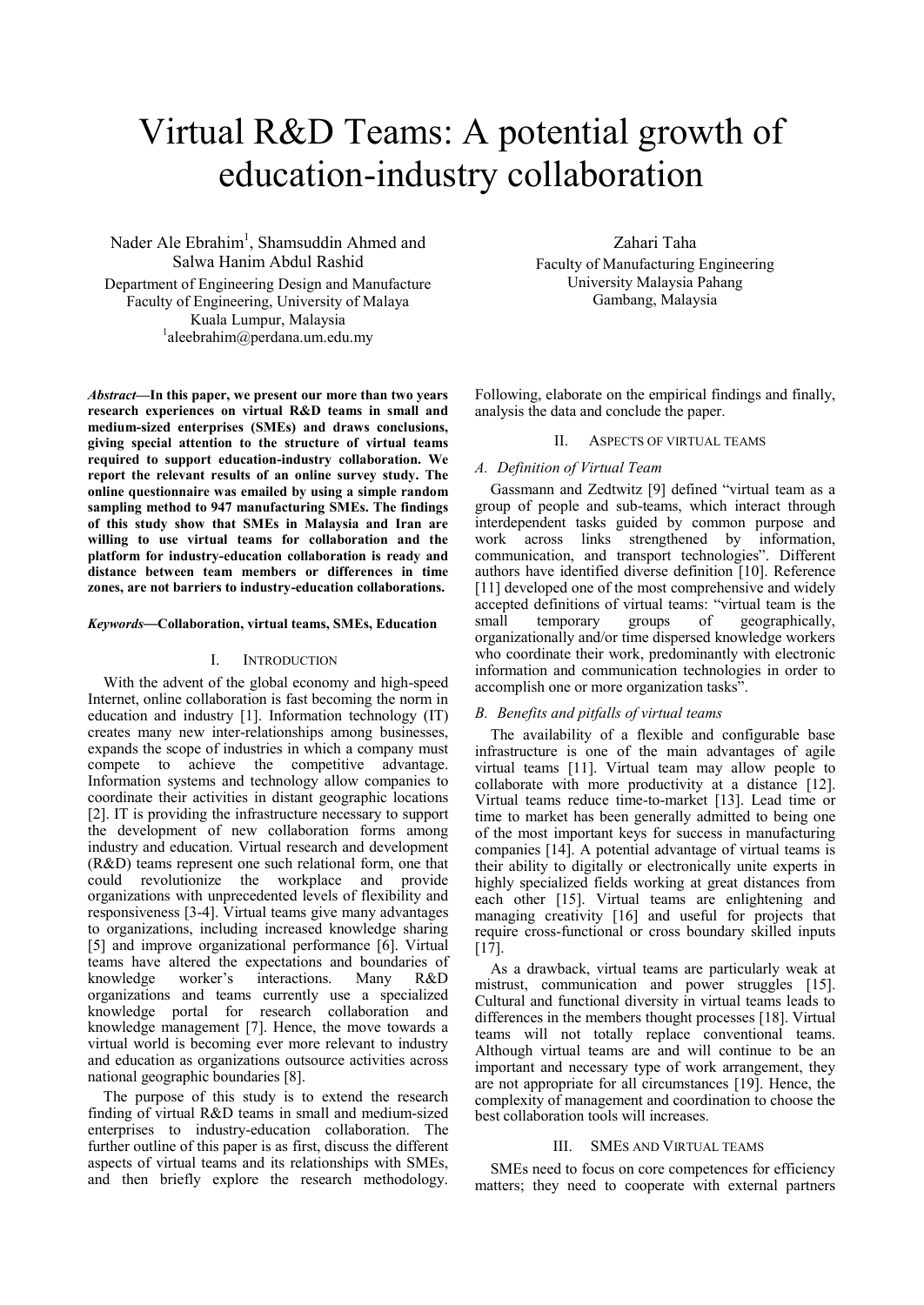such as an educational institute to compensate for other competences and resources. Reference [20] found that managers of SMEs should invest less in tangible assets, but more in those areas that will directly generate their future competitive advantage (e.g., in R&D to generate knowledge, and in their employees' creativity to stimulate incremental innovations in already existing technologies). The combination of explosive knowledge growth and inexpensive information transfer creates a fertile soil for unlimited virtually invention [21]. While, it is widely known that many big corporations have already invested in the information technology (IT) as they have come to realize the advantages and the competitive edge they will gain from IT. It is believed that SMEs, without investing heavily in total solution systems, can still benefit from the available information technology [22]. Virtuality has been presented as one solution for SMEs aiming to increase their competitiveness [23]. The SMEs are one of the sectors that have a strong potential to benefit from advances of virtual teams and the adaptation of new collaboration modes [24].

## IV. METHODOLOGY

Data for this research is gathered from the desk study and survey in Malaysian and Iranian small and mediumsized enterprises (SMEs). A web based questionnaires is designed and distributed between manufacturing SMEs. The rapid expansion of Internet users has given web-based surveys the potential to become a powerful tool in survey research [25]. Reference [26] findings encourage social researchers to use web-based questionnaires with confidence and the data produced by web-based questionnaires is equivalent to that produced by paperbased questionnaires.

The main sampling target was managing director, R&D manager, new product development manager, project and design manager and appropriate people who were most familiar with the R&D concern in the firm. A Likert scale from 1 to 5 was used. This set up gave respondents a series of attitude dimensions. For each dimension, the respondent was asked whether, and how strongly, they agree or disagree to each dimension using a point rating scale. Based on collected data some interpretations of the current situation of SMEs to employ virtual R&D teams are developed. Statistical methods and analysis are carried out to examine the SMEs readiness for education-industry collaboration.

## V. DATA COLLECTION AND ANALYSIS

The empirical data has been collected through on-line questionnaires with manufacturing SMEs in Malaysia and Iran. Out of the 3625 companies targeted, 947 responded, 210 completed the questionnaire and the rest were partially-completed. The response rate was satisfactory

Table 1 Summarized on-line survey data collection

<span id="page-2-0"></span>

| Total of emails sent to companies | 3625 |
|-----------------------------------|------|
| Total responses                   | 947  |
| Total responses / sent $(\% )$    | 26.1 |
| Total completed                   | 210  |
| Total completed / sent (%)        | 5.8  |
| Response rate $(\% )$             |      |

<span id="page-2-1"></span>

| Table 2 Cross-tabulation between country and virtual teams |  |  |  |
|------------------------------------------------------------|--|--|--|
|                                                            |  |  |  |

|          |                 | With Virtual Teams<br>NO<br>Yes |       | Total  |  |
|----------|-----------------|---------------------------------|-------|--------|--|
|          |                 |                                 |       |        |  |
| Iran     | Count           | 35                              | 14    | 49     |  |
|          | % within sample | 71.4%                           | 28.6% | 100.0% |  |
| Malaysia | Count           | 14                              | 28    | 42     |  |
|          | % within sample | 33.3%                           | 66.7% | 100.0% |  |
| Total    | Count           | 49                              | 42    | 91     |  |
|          | % of Total      | 53.8%                           | 46.2% | 100.0% |  |

since accessing the managers is usually difficult. [Table 1](#page-2-0)  summarized online survey data collection. Although the on-line questionnaire sent to the targeted SMEs in the both countries, only 91 firms were met the criteria of SMEs definition "number of employees up to 15 and maximum turnover RM 25 million [11]" in this research so the rest of responded deducted from analysis.

A cross-tabulation descriptive statistics employed to find the frequency and relationship between the country and virtual team as illustrate in [Table 2.](#page-2-1) The result shows that in the sample 53.8% of targeted SMEs employed virtual teams in R&D and Iranian SMEs employed virtual teams more than two times of Malaysian SMEs 71.4 and 33.3 percent respectively.

The mean scores for frequency of use to exchange business shows that E-mail is the most frequently used tool for all teams in Malaysia and Iran. Personal telephone call is second most frequently used tool in selected countries. Malaysian firms used more face to face interaction than Iranian ones. On the other hand, team base communication technologies such as shared database, group telephone conference, electronic whiteboard and video conference were not often used.

The last sections of the questionnaire developed to identify the requirements of the SMEs in determining the appropriate collaborative tools. The Likert scale ranged from "1" for not important to "5" for extremely important, with "4" as the neutral point. The Likert mean was 3.31 (Figure 1) on the 5-point scale for demand of "online training and e-learning". The score is clearly in the direction that, SMEs needs to the education-industry collaboration. Hence, sample SMEs in Malaysia and Iran



Figure 1 The 5-point scale for demand of "online training and elearning'